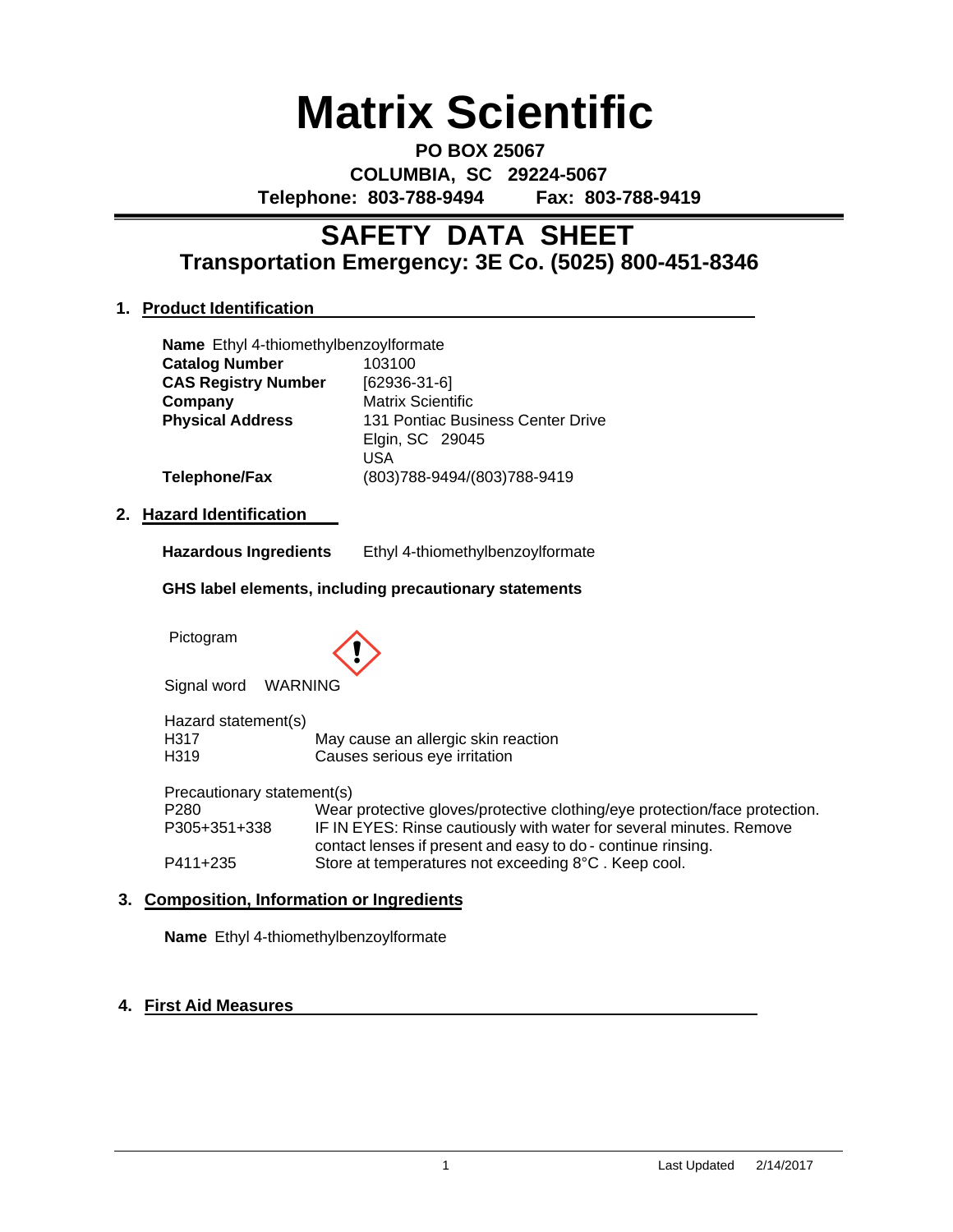| <b>Eye Contact:</b>  | Check for and remove any contact lenses. Immediately flush eyes with<br>clean, running water for at least 15 minutes while keeping eyes open. Cool<br>water may be used. Seek medical attention.                                                                                                                  |
|----------------------|-------------------------------------------------------------------------------------------------------------------------------------------------------------------------------------------------------------------------------------------------------------------------------------------------------------------|
| <b>Skin Contact:</b> | After contact with skin, wash with generous quantities of running water.<br>Gently and thoroughly wash affected area with running water and non-<br>abrasive soap. Cool water may be used. Cover the affected area with<br>emollient. Seek medical attention. Wash any contaminated clothing prior to<br>reusing. |
| Inhalation:          | Remove the victim from the source of exposure to fresh, uncontaminated<br>air. If victim's breathing is difficult, administer oxygen. Seek medical<br>attention.                                                                                                                                                  |
| Ingestion:           | Do NOT induce vomiting. Give water to victim to drink. Seek medical<br>attention.                                                                                                                                                                                                                                 |

# **5. Fire-Fighting Measures**

| <b>Extinguishing media:</b><br><b>Special fire fighting</b> | Carbon dioxide, dry chemical powder, alcohol or polymer foam.                                             |
|-------------------------------------------------------------|-----------------------------------------------------------------------------------------------------------|
| procedures:                                                 | Wear self-contained breathing apparatus and protective clothing to prevent<br>contact with skin and eyes. |
| Unusual fire and<br>explosion hazards/<br>decomposition of  |                                                                                                           |
| product:                                                    | Emits toxic fumes under fire conditions.                                                                  |

# **6. Accidental Release Measures**

Steps to be taken if material is spilled or otherwise released into the environment - Wear Appropriate respirator, impervious boots and heavy rubber (or otherwise impervious) gloves. Scoop up solid material or absorb liquid material and place into appropriate container. Ventilate area and wash affected spill area after pickup is complete. Wash skin immediately with plenty of water. Place solid or absorbed material into containers and close for disposal.

# **7. Handling and Storage**

#### **Refrigerate**

Avoid prolonged exposure. Use caution when handling. Exposure to any chemical should be limited. Do not breath dust or vapor. Have safety shower and eye wash available. Do not get in eyes, on skin or on clothing. Keep container tightly closed. Store in a cool, dry, well-ventilated place. Ensure adequate ventilation during use. Use only in a chemical fume hood. To the best of our knowledge, the health hazards of this product have not been fully investigated. This product is provided solely for the purpose of research and development.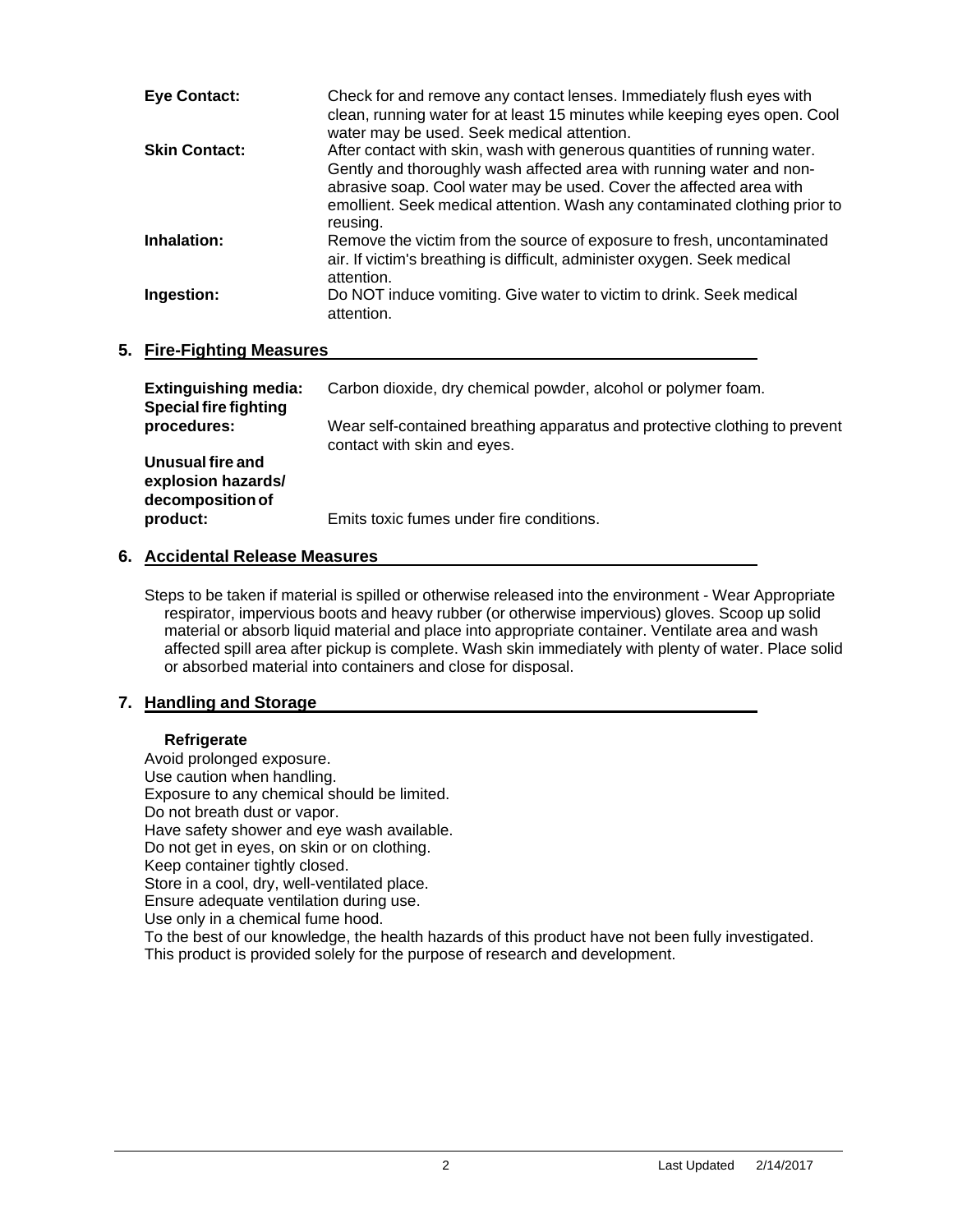# **8. Exposure Controls and Personal Protection**

Wear Protective safety goggles. Wear chemical-resistant gloves. Wear protective clothing and chemical resistant boots. Ensure ventilation during use. After contact with skin, wash immediately.

# **9. Physical and Chemical Properties**

**Molecular Formula:** C11H12O3S **Molecular Weight:** 224.28

#### **10. Stability and Reactivity**

| Incompatibilities:                   | Strong oxidizing agents |  |  |  |
|--------------------------------------|-------------------------|--|--|--|
|                                      | Strong acids and bases  |  |  |  |
| <b>Hazard Decomposition Products</b> |                         |  |  |  |
| Carbon                               | carbon monoxide         |  |  |  |
|                                      | carbon dioxide          |  |  |  |
| Sulfur                               | oxides of sulfur        |  |  |  |

#### **11. Toxicological Information**

#### **Acute effects:**

Irritant May be harmful by ingestion and inhalation. Material is irritating to mucous membranes and upper respiratory tract. To the best of our knowledge, the toxicological properties of this product have not been fully investigated or determined.

#### **12. Ecological Information**

| <b>Mobility:</b>             | Data not known    |
|------------------------------|-------------------|
| <b>Persistence and</b>       |                   |
| degradability:               | No data available |
| <b>Cumulative potential:</b> | No data available |
| Other adverse effects:       | No data available |

#### **13. Disposal Considerations**

Absent other actions demanded by federal or local regulations - Dissolve or mix the material with a combustible solvent and burn in a requlated, chemical incinerator equipped with after burner and scrubber.

Observe all federal, state and local laws.

#### **14. Transport Information**